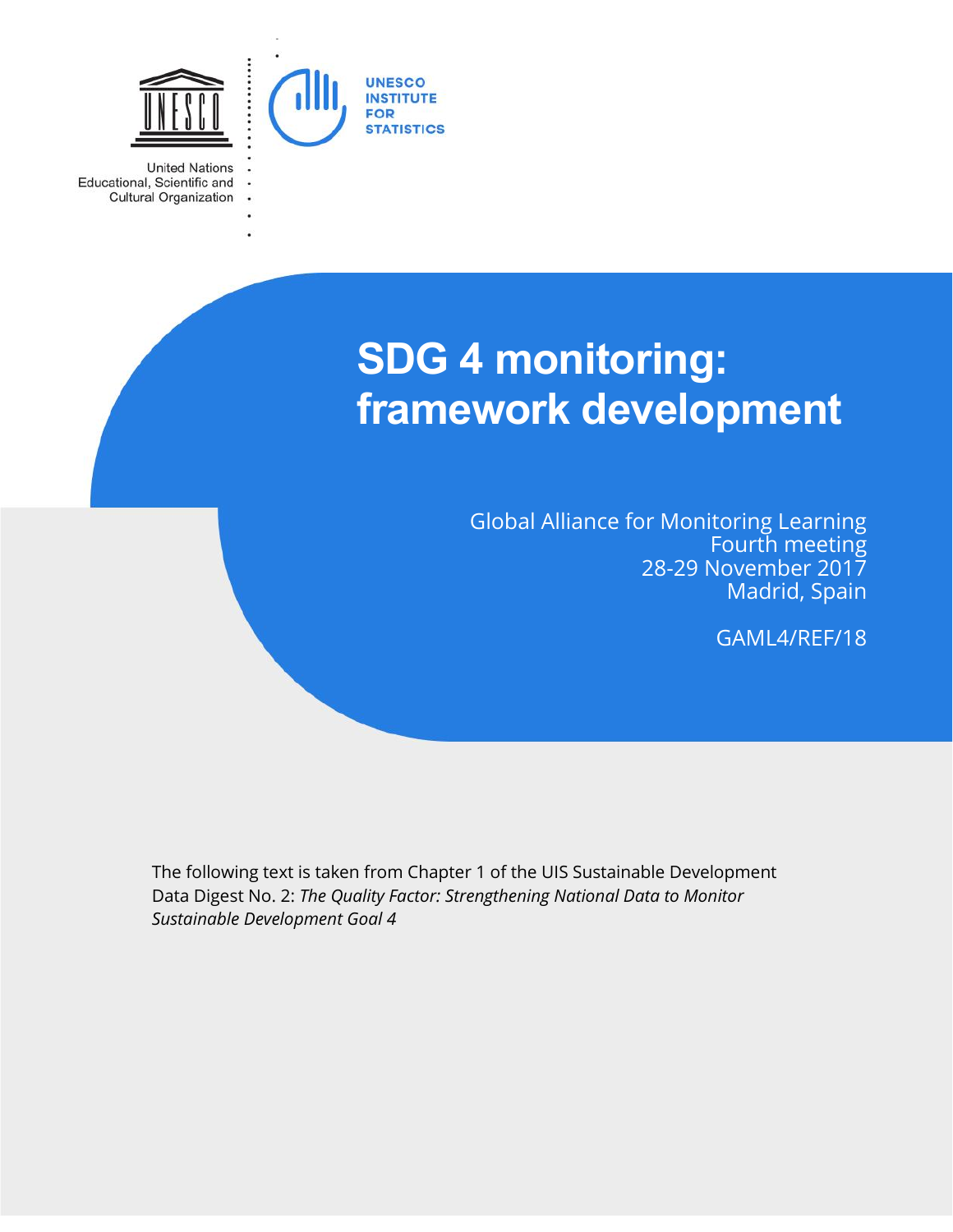# **1. Monitoring the international education agenda**

In September 2015, 193 Member States of the United Nations (UN) unanimously adopted the 2030 Agenda for Sustainable Development. Building on the Millennium Development Goals (MDGs) approved in 2000, the 2030 Agenda is comprised of 17 Sustainable Development Goals (SDGs) and 169 targets. They are committed to a shared global agenda to end widespread poverty and inequity by improving social and human rights, promoting sustainable economic growth and protecting the environment (UN, 2000, 2015). The associated SDG indicator framework was developed by the Inter-Agency Expert Group on SDG indicators (IAEG-SDGs), a group created by the United Nations Statistical Commission, and adopted by the UN General Assembly in July 2017.

Education is a central theme throughout the 2030 Agenda, which includes a stand alone education goal and education related targets within seven other SDGs (UIS, 2016).<sup>1</sup> In particular, SDG 4 is ambitious and aims to "ensure inclusive and equitable quality education and promote lifelong learning opportunities for all" by 2030. The goal consists of ten targets to guide countries along a transformative path to a sustainable education agenda.

SDG 4 has a broader focus than the MDG Education Goal 2 ("Achieve universal primary education") and expands on the Education for All (EFA) goals adopted by the international education community in Dakar in 2000.<sup>2</sup> SDG 4 is all encompassing in terms of sub-sector coverage, ranging from early childhood education to lifelong learning. Quality of learning, inclusion and equity are central tenets to achieving the goal. Going beyond education, SDG 4 is also linked with the other goals in terms of acquiring knowledge

and skills to promote sustainable development, eliminating gender disparities and expanding access to education to all youth and adults to increase their employment opportunities.

Since September 2015, several processes have begun – or continued in some cases – to work towards the implementation of a coordinated and integrated monitoring framework and the development of the indicators to monitor SDG 4. The first edition of the Sustainable Development Data Digest (2016) documented these efforts, including the selection of monitoring criteria and how key targets and indicators were defined through a country led process guided by experts and advisory groups. This section provides an update to the 2016 Digest discussion on the activities related to the development of the SDG 4 monitoring processes and indicator definitions.

### **1.1 The new monitoring framework for SDG 4**

A review of the implementation of the MDG monitoring framework since 2000 has provided lessons for the development of the criteria for monitoring the SDGs. From a statistical perspective, the MDG framework was built on a set of concrete, measurable indicators and generally enabled the improvement of national capacity for statistical monitoring in many developing countries. However, some of the data related challenges that were revealed included the lack of clarity or inconsistencies among goals and indicators, as well as insufficient financial and technical support to improve national monitoring systems. The relationship between global and

<sup>1</sup> Other targets related to education are included in SDG 1 (on poverty), SDG 3 (on health and well being), SDG 5 (on gender equality), SDG 8 (on decent work and economic growth), SDG 12 (on responsible consumption and production), SDG 13 (on climate change) and SDG 16 (on peace, justice and strong institutions). See Table 2 in UIS, 2016.

<sup>&</sup>lt;sup>2</sup> For more information on education related targets and indicators, see the UN Millennium Declaration and the Dakar Framework for Action (UN, 2000; UNESCO, 2000).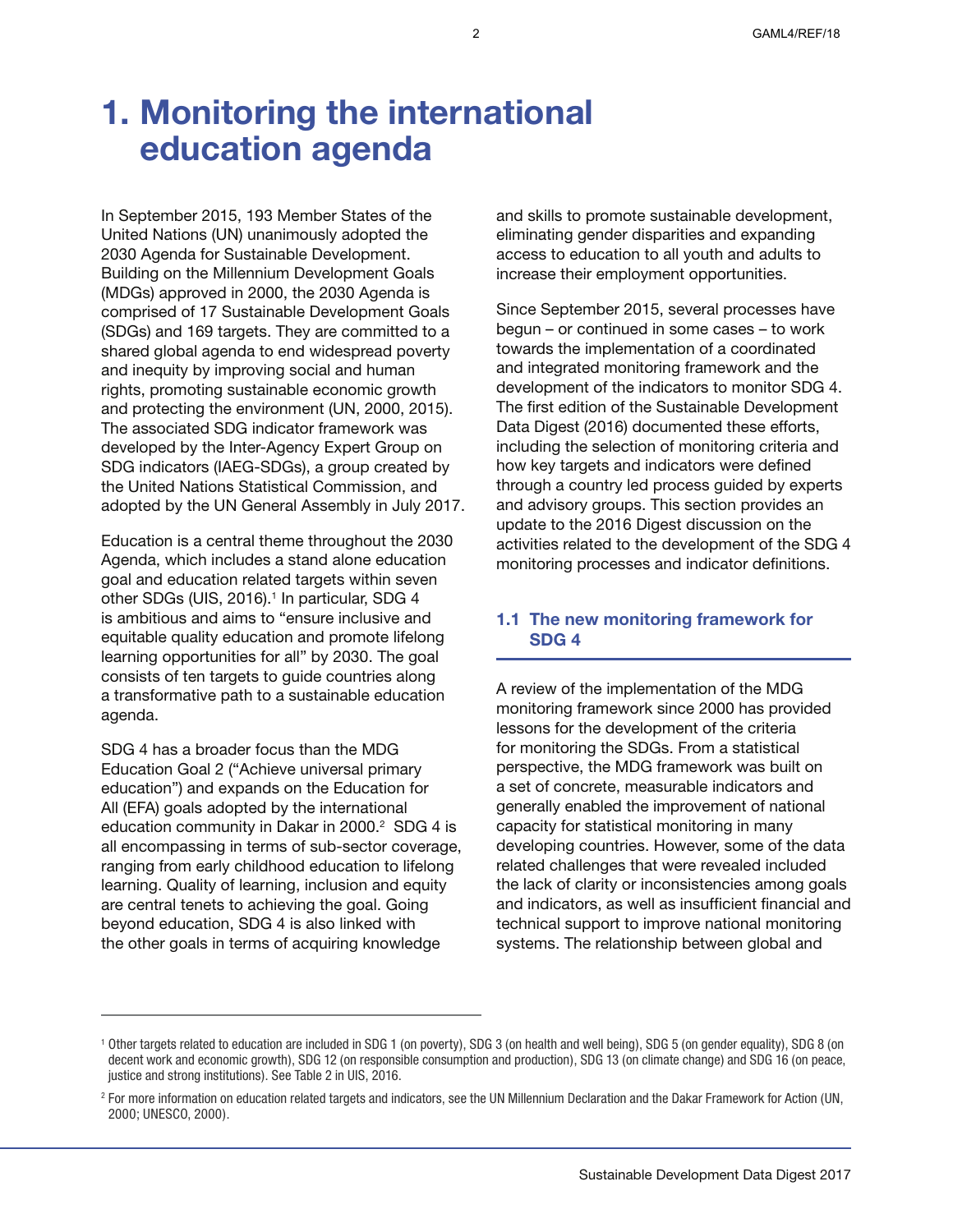national indicators was distorted for some goals, indicators did not sufficiently address inequities among groups, and data quality was subject to discrepancies and differences among data providers (IAEG-MDG, 2013).

In December 2014, UN Secretary-General Ban Ki Moon called for a comprehensive approach to monitoring the SDGs, which was later reflected in the 2030 Agenda's collective and universal call to action (UN, 2015; UNSG, 2014). While he emphasised the importance of effectiveness, efficiency, evidence and universality as guiding principles for reviewing SDG progress, the UN Secretary-General also recommended using a participatory framework in which all stakeholders and related groups (e.g. civil society, business, parliament, academia and government) could recognise their shared responsibility in achieving the SDGs. **Figure 1** shows this proposed multi tiered, multi purpose framework composed of four monitoring levels – national, regional, global and thematic – which have the following characteristics:

- **National level monitoring** of SDG 4 is linked to the needs of national and sub-national governments in developing education sector plans and informing education policies. Data that provide high-level granularity and adapt to the specificities of the national context – such as in sub-national geographical units, specific disadvantaged groups or by wealth – offer a greater capacity to inform policy by examining relevant disparities in education outcomes. Monitoring SDG 4 at this level benefits from the active participation of a diverse group of stakeholders representing their respective constituencies and education related concerns.
- At the **regional level of monitoring**, a set of indicators may be developed to take account of priorities and issues of common interest that are shared by countries in a particular region, as outlined in regional planning documents or frameworks. Some frameworks are designed to specifically monitor SDGs within a regional policy context. This is the case of the European Union (EU) SDG Indicator Set, which is composed of 100 indicators to monitor the

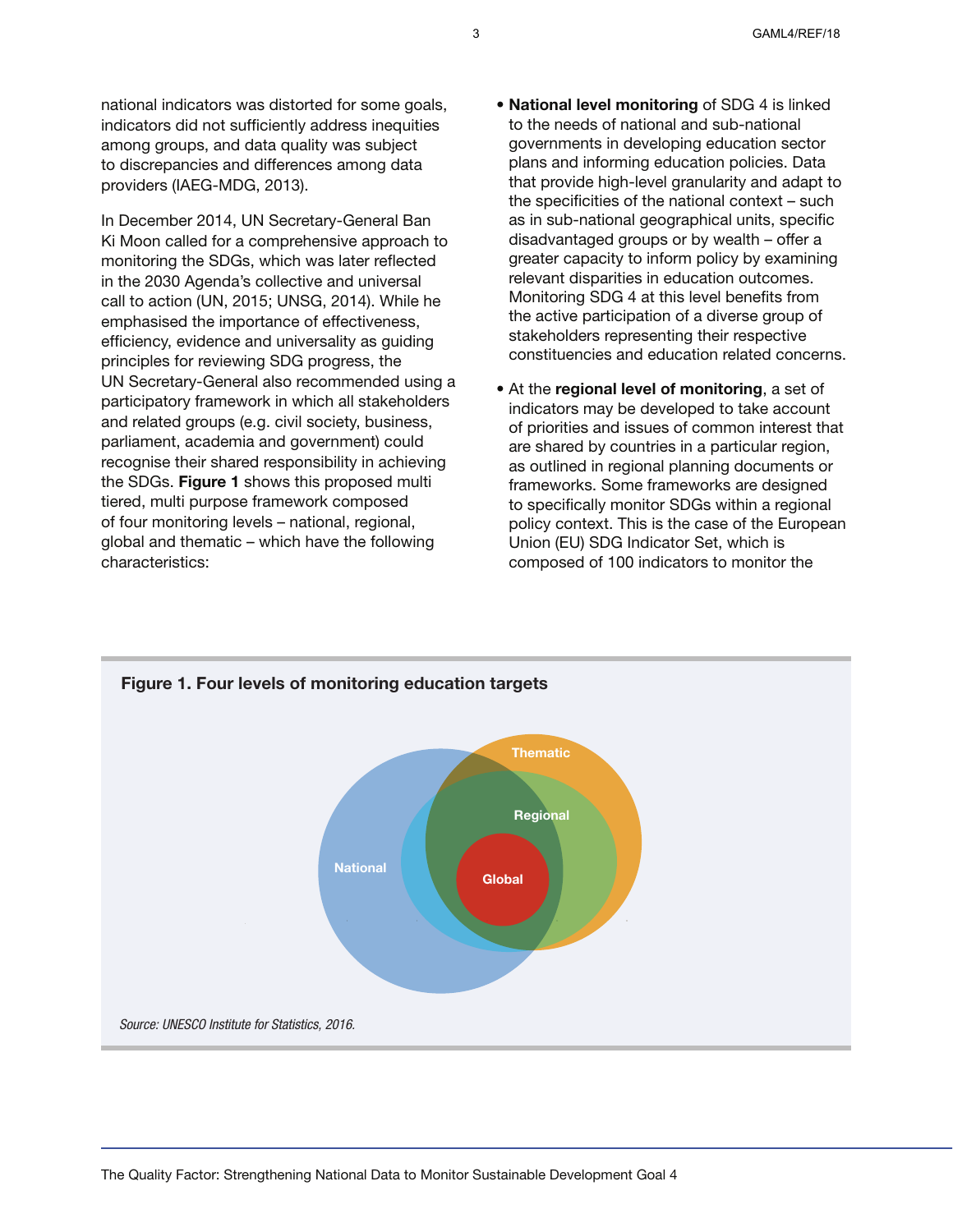17 SDGs. The six regional indicators selected for monitoring SDG 4 have strong links with the Education and Training 2020 strategic framework of the EU, focusing on investing in young people and increasing lifelong learning opportunities (Eurostat, 2017). In a different vein, the African Union developed a broad set of development goals for the region in Agenda 2063: the Africa We Want, with its own set of region specific indicators. Integrating the monitoring systems of Agenda 2063 and the SDGs is part of the ten year implementation plan for national governments (African Union Commission, 2015a, 2015b).

- **Global level monitoring** relies on a more limited and carefully-selected group of leading indicators to provide an overview of progress towards each target. The harmonisation of monitoring and reporting of SDGs for crosscountry comparability is also of critical importance. The ability to analyse and compare national data across countries and years provides insights into measuring performance, driving policy reform and allocating resources equitably to improve learning among all population groups. The knowledge sharing and universal review is convened annually under the UN's High-Level Political Forum on Sustainable Development (HLPF) (UN, 2017).
- **Thematic monitoring** adds a level of monitoring of comparable indicators within a specific sector (e.g. education, environment, energy, health) or cross cutting theme (e.g. gender). Thematic indicators serve as a framework to track progress on a cross nationally-comparable basis, with a more in depth view of sectoral priorities than available in the global monitoring framework. Through the agency of the Secretary General, this level provides the opportunity to identify sector specific challenges and bottlenecks and mobilise the action required to address them. The HLPF convenes annual thematic meetings during which it hosts in depth reviews of a

cross cutting issue, such as poverty eradication (in 2017), sustainability and resiliency (in 2018) and empowerment, inclusiveness and equality (in 2019) (UNDESA, 2017).

On 4 November 2015, 184 UNESCO Member States adopted the Education 2030 Framework for Action, which provides guidance ("indicative strategies") at national, regional and global levels on how to achieve SDG 4 and how to monitor implementation of each of the ten SDG 4 targets. Education 2030 emphasises that SDG 4 monitoring must include a "multidimensional approach covering system design, inputs, content, processes and outcomes" (UNESCO, 2015, para. 97). It also designates the UNESCO Institute for Statistics (UIS) as the official source of cross nationally-comparable data in education and mandates the Global Education Monitoring Report (GEM Report) to monitor and assess progress in achieving SDG 4 and other education related goals.<sup>3</sup> National governments have the primary responsibility for building monitoring mechanisms in accordance with the consensus reached at the regional and global levels and in consultation with civil society organizations (CSOs). The document was the result of an 18-month collective effort characterised by numerous regional and national consultations led by governments and civil society. UNESCO and other international partners facilitated this process (UNESCO, 2015).

Included within the Education 2030 Framework for Action is a proposed draft list of 43 thematic indicators – including the 11 global indicators – to chart global progress on education. The UIS, together with partner organizations and experts from Member States and civil society, developed this proposal to provide countries with monitoring guidance around a set of educationrelated concepts linked to the global targets. The continued refinement and further development of these indicators into monitoring frameworks are the subject of several processes, described in the following section.

<sup>3</sup> The GEM Report, which was launched in 2016, was formerly known as the Education for All Global Monitoring Report.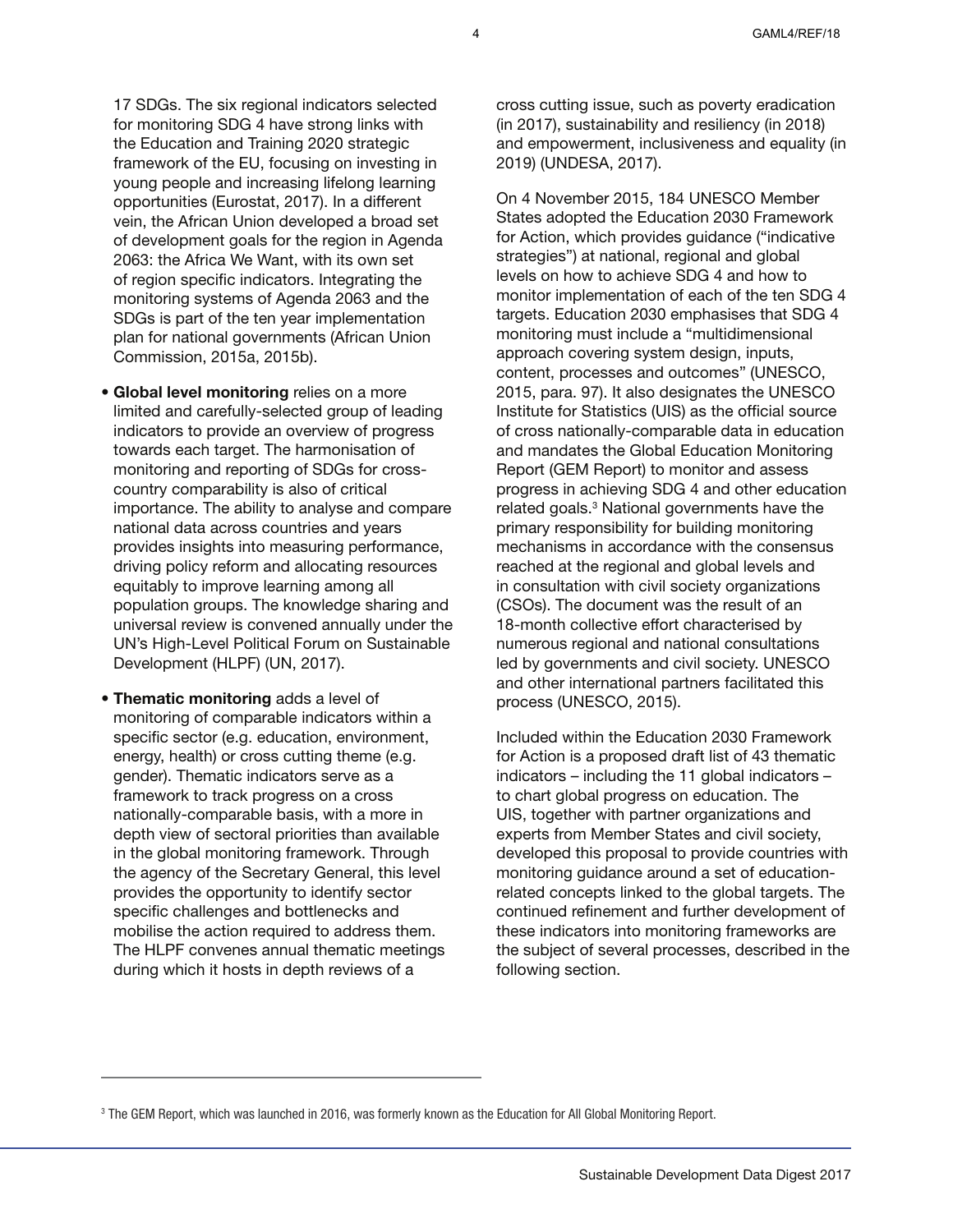# **1.2 The development and implementation of global and thematic indicator frameworks for SDG 4**

As with the MDGs, progress towards each of the SDGs and their targets needs to be monitored regularly between now and 2030. Selecting and defining indicators to monitor the global education targets has been a process building on the experience of the MDGs. Assessing progress towards the international goal requires measurement tools which are relevant for analysing the impact of national education policies and for reaching a set of globallycomparable indicators.

#### **1.2.1 The global indicator framework**

In December 2014, the UN Statistical Commission (UNSC) established an Inter-Agency Expert Group on the SDG indicators (IAEG-SDGs) composed of the Chair of the UNSC and 27 regionally-representative experts from national statistical offices to develop a global indicator framework for all SDGs.<sup>4</sup> Following several rounds of global consultations and meetings with UN Member States, international and regional organizations, academia, businesses, NGOs and civil society, the IAEG-SDGs first proposed a list of 11 global education indicators to monitor SDG 4 in March 2016, which was ultimately approved at the 48th Session of the UNSC in March 2017 and formally adopted by the UN Economic and Social Council (ECOSOC) and the UN General Assembly (UNGA) in June and July 2017, respectively.<sup>5</sup> This global monitoring framework for SDG 4 represents the most basic set of indicators considered indispensable for countries to monitor the education goal *(see Table 1).*

With consensus reached on the list of global education indicators, the IAEG-SDGs developed a tier classification tool to identify the state of

development of each indicator and its availability on a global scale *(see Box 1)*. Tier 1 and Tier 2 indicators have internationally-established methodologies and standards, although Tier 2 indicators are not regularly produced by countries. Tier 3 indicators require the development of methodologies and standards, and this work has been prioritised by the IAEG-SDGs. All indicators are considered equally important for monitoring SDG 4, independent of their tier classification.

The development and validation of new methodologies for Tier 3 global indicators falls under the responsibility of the indicator's custodian and partner agencies. The IAEG-SDGs, which oversees this process, identified three custodian agencies for the global indicators for education. The UIS is the custodian agency for 9 of the 11 SDG 4 global indicators and a partner organization for the remaining two. UNICEF and the Organisation for Economic Co-operation and Development (OECD) are the other two custodian agencies for these global indicators: an indicator related to child development (4.2.1) and an indicator for development assistance for scholarships (4.b.1).<sup>6</sup>

The IAEG-SDGs holds two annual meetings during which it reviews the list of indicators and considers minor changes or refinements from its members or editorial clarifications from the UN Statistics Division (UNSD).<sup>7</sup> During these meetings, the IAEG-SDGs also assesses the tier classification for groups of selected indicators, examines methodologies proposed by custodian agencies and gives final approval for changes in the tier classification. Based on the outcomes of these annual meetings, the IAEG-SDGs will make recommendations to the UNSC to approve the refinements.

In addition to the annual reviews, the IAEG-SDGs will conduct major quinquennial reviews of the

<sup>4</sup> For members, see Box 3 in Section 1.2 in the Sustainable Development Data Digest 2016 (UIS, 2016).

<sup>5</sup> The SDG 4 global indicators were developed by the IAEG-SDGs in a process along with indicators for the other SDGs.

<sup>&</sup>lt;sup>6</sup> Some education-related indicators are monitored within other Goals, namely SDGs 1, 8, 12, 13 and 16. Information on the status of those indicators is available on the IAEG-SDGs website https://unstats.un.org/sdgs/iaeg-sdgs/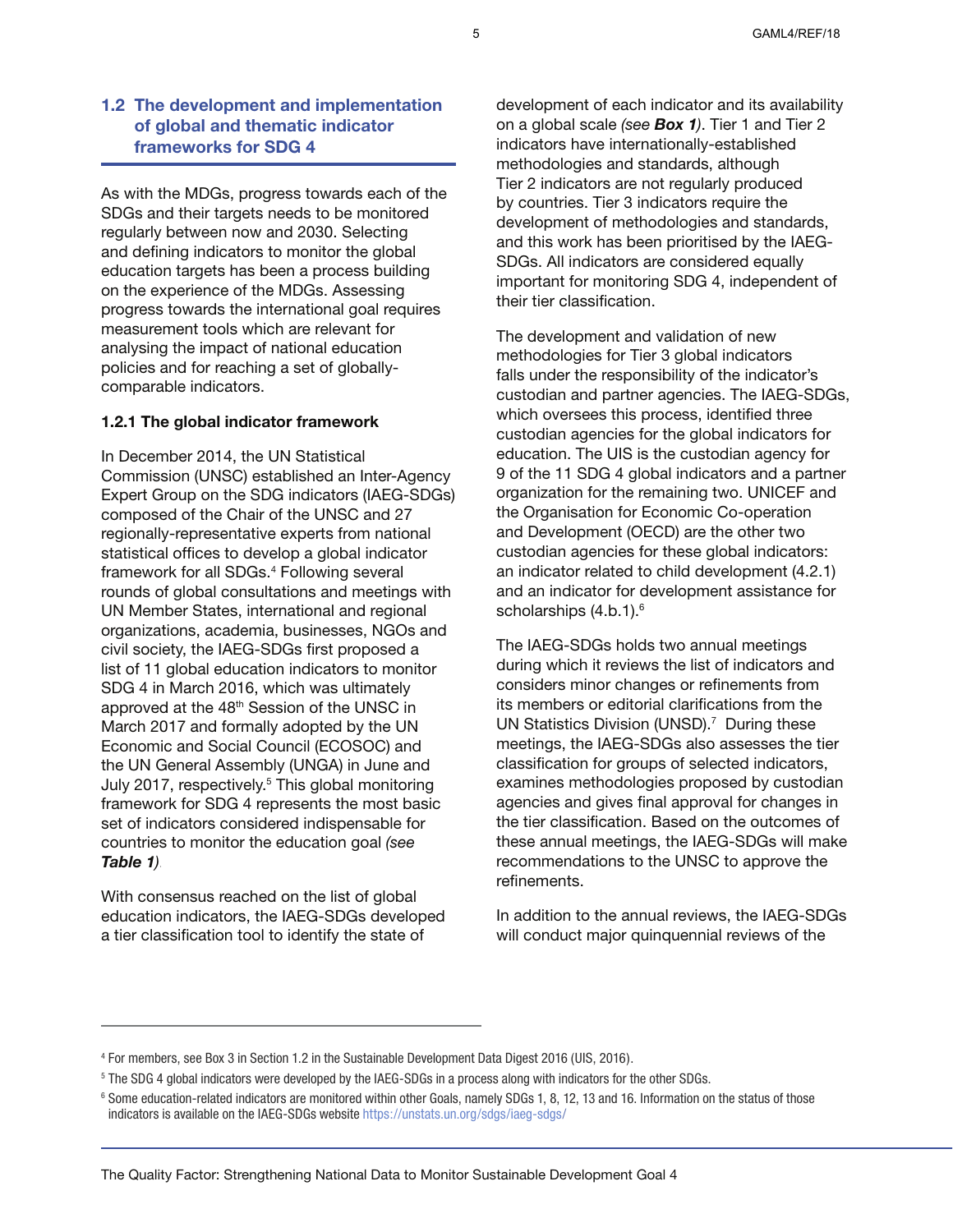| <b>SDG 4 targets</b>                                                                                                                                                           |                                                                                                                                                                                                                                                    | <b>Indicator status</b>             |                                 |  |  |  |
|--------------------------------------------------------------------------------------------------------------------------------------------------------------------------------|----------------------------------------------------------------------------------------------------------------------------------------------------------------------------------------------------------------------------------------------------|-------------------------------------|---------------------------------|--|--|--|
|                                                                                                                                                                                |                                                                                                                                                                                                                                                    | Indicators for<br>reporting in 2017 | Requires further<br>development |  |  |  |
| Target 4.1 By 2030, ensure that all girls and boys complete free, equitable and quality primary and secondary education leading to<br>relevant and effective learning outcomes |                                                                                                                                                                                                                                                    |                                     |                                 |  |  |  |
| 4.1.1                                                                                                                                                                          | Proportion of children and young people (a) in Grade 2 or 3; (b) at the end of primary education;<br>and (c) at the end of lower secondary education achieving at least a minimum proficiency level<br>in (i) reading and (ii) mathematics, by sex | $\mathsf{X}$                        | $\mathsf{X}$                    |  |  |  |
| 4.1.2                                                                                                                                                                          | Administration of a nationally-representative learning assessment (a) in Grade 2 or 3; (b) at the<br>end of primary education; and (c) at the end of lower secondary education                                                                     | X                                   |                                 |  |  |  |
| 4.1.3                                                                                                                                                                          | Gross intake ratio to the last grade (primary education, lower secondary education)                                                                                                                                                                | $\chi$                              |                                 |  |  |  |
| 4.1.4                                                                                                                                                                          | Completion rate (primary education, lower secondary education, upper secondary education)                                                                                                                                                          | $\chi$                              |                                 |  |  |  |
| 4.1.5                                                                                                                                                                          | Out-of-school rate (primary education, lower secondary education, upper secondary education)                                                                                                                                                       | $\chi$                              |                                 |  |  |  |
| 4.1.6                                                                                                                                                                          | Percentage of children over age for grade (primary education, lower secondary education)                                                                                                                                                           | $\chi$                              |                                 |  |  |  |
| 4.1.7                                                                                                                                                                          | Number of years of (a) free and (b) compulsory primary and secondary education guaranteed in<br>legal frameworks                                                                                                                                   | $\chi$                              |                                 |  |  |  |
|                                                                                                                                                                                | Target 4.2 By 2030, ensure that all girls and boys have access to quality early childhood development, care and pre-primary education so<br>that they are ready for primary education                                                              |                                     |                                 |  |  |  |
| 4.2.1                                                                                                                                                                          | Proportion of children under 5 years of age who are developmentally on track in health,<br>learning and psychosocial well being, by sex                                                                                                            | $\chi$                              | $\mathsf{X}$                    |  |  |  |
| 4.2.2                                                                                                                                                                          | Participation rate in organized learning (one year before the official primary entry age), by sex                                                                                                                                                  | $\mathsf{X}$                        |                                 |  |  |  |
| 4.2.3                                                                                                                                                                          | Percentage of children under 5 years experiencing positive and stimulating home learning<br>environments                                                                                                                                           |                                     | $\mathsf{X}$                    |  |  |  |
| 4.2.4                                                                                                                                                                          | Gross early childhood education enrolment ratio in (a) pre-primary education and (b) early<br>childhood educational development                                                                                                                    | χ                                   |                                 |  |  |  |
| 4.2.5                                                                                                                                                                          | Number of years of (a) free and (b) compulsory pre-primary education guaranteed in legal<br>frameworks                                                                                                                                             | $\pmb{\chi}$                        |                                 |  |  |  |
| Target 4.3 By 2030, ensure equal access for all women and men to affordable quality technical, vocational and tertiary education,<br>including university                      |                                                                                                                                                                                                                                                    |                                     |                                 |  |  |  |
| 4.3.1                                                                                                                                                                          | Participation rate of youth and adults in formal and non-formal education and training in the<br>previous 12 months, by sex                                                                                                                        | $\pmb{\chi}$                        | $\mathsf{X}$                    |  |  |  |
| 4.3.2                                                                                                                                                                          | Gross enrolment ratio for tertiary education by sex                                                                                                                                                                                                | $\mathsf X$                         |                                 |  |  |  |
| 4.3.3                                                                                                                                                                          | Participation rate in technical vocational programmes (15 to 24 year olds) by sex                                                                                                                                                                  | X                                   |                                 |  |  |  |

# **Table 1. The current status of global and thematic indicators to monitor SDG 4**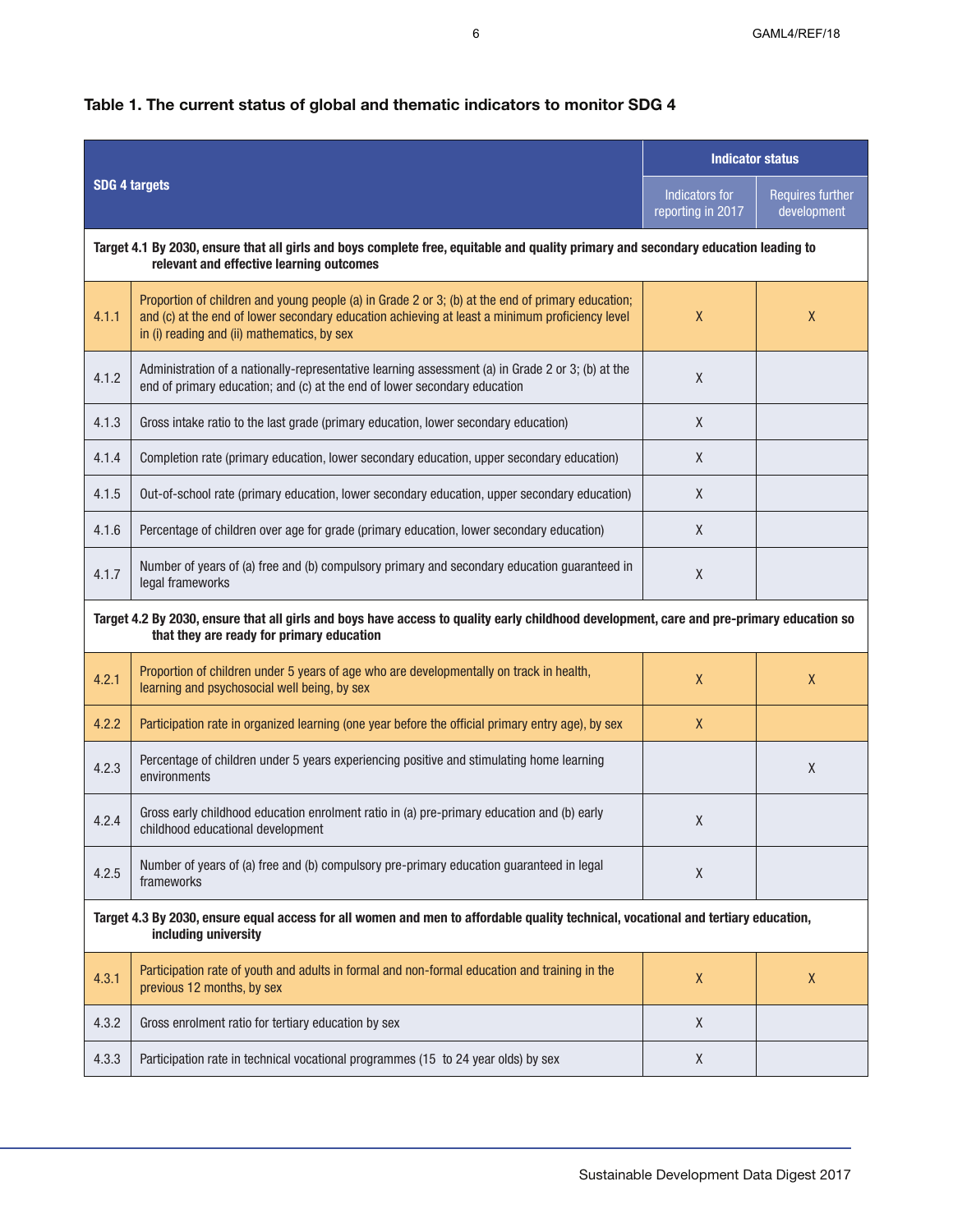|                                                                                                                                                                                                                                                                                                                                                                                                                                |                                                                                                                                                                                                                                                                                        | <b>Indicator status</b>             |                                        |  |  |  |
|--------------------------------------------------------------------------------------------------------------------------------------------------------------------------------------------------------------------------------------------------------------------------------------------------------------------------------------------------------------------------------------------------------------------------------|----------------------------------------------------------------------------------------------------------------------------------------------------------------------------------------------------------------------------------------------------------------------------------------|-------------------------------------|----------------------------------------|--|--|--|
|                                                                                                                                                                                                                                                                                                                                                                                                                                | <b>SDG 4 targets</b>                                                                                                                                                                                                                                                                   | Indicators for<br>reporting in 2017 | <b>Requires further</b><br>development |  |  |  |
| Target 4.4 By 2030, substantially increase the number of youth and adults who have relevant skills, including technical and vocational<br>skills, for employment, decent jobs and entrepreneurship                                                                                                                                                                                                                             |                                                                                                                                                                                                                                                                                        |                                     |                                        |  |  |  |
| 4.4.1                                                                                                                                                                                                                                                                                                                                                                                                                          | Proportion of youth and adults with information and communications technology (ICT) skills, by<br>type of skill                                                                                                                                                                        | X                                   | $\mathsf{X}$                           |  |  |  |
| 4.4.2                                                                                                                                                                                                                                                                                                                                                                                                                          | Percentage of youth/adults who have achieved at least a minimum level of proficiency in digital<br>literacy skills                                                                                                                                                                     |                                     | X                                      |  |  |  |
| 4.4.3                                                                                                                                                                                                                                                                                                                                                                                                                          | Youth/adult educational attainment rates by age group, economic activity status, levels of<br>education and programme orientation                                                                                                                                                      | X                                   | X (to simplify)                        |  |  |  |
| Target 4.5 By 2030, eliminate gender disparities in education and ensure equal access to all levels of education and vocational training<br>for the vulnerable, including persons with disabilities, indigenous peoples and children in vulnerable situations                                                                                                                                                                  |                                                                                                                                                                                                                                                                                        |                                     |                                        |  |  |  |
| 4.5.1                                                                                                                                                                                                                                                                                                                                                                                                                          | Parity indices (female/male, rural/urban, bottom/top wealth quintile and others such as<br>disability status, indigenous peoples and conflict affected, as data become available) for all<br>education indicators on this list that can be disaggregated                               | X                                   |                                        |  |  |  |
| 4.5.2                                                                                                                                                                                                                                                                                                                                                                                                                          | Percentage of students in primary education whose first or home language is the language of<br>instruction                                                                                                                                                                             |                                     | X                                      |  |  |  |
| 4.5.3                                                                                                                                                                                                                                                                                                                                                                                                                          | Extent to which explicit formula based policies reallocate education resources to disadvantaged<br>populations                                                                                                                                                                         |                                     | X                                      |  |  |  |
| 4.5.4                                                                                                                                                                                                                                                                                                                                                                                                                          | Education expenditure per student by level of education and source of funding                                                                                                                                                                                                          | X                                   |                                        |  |  |  |
| 4.5.5                                                                                                                                                                                                                                                                                                                                                                                                                          | Percentage of total aid to education allocated to least developed countries                                                                                                                                                                                                            | X                                   |                                        |  |  |  |
|                                                                                                                                                                                                                                                                                                                                                                                                                                | Target 4.6 By 2030, ensure that all youth and aa substantial proportion of adults, both men and women, achieve literacy and numeracy                                                                                                                                                   |                                     |                                        |  |  |  |
| 4.6.1                                                                                                                                                                                                                                                                                                                                                                                                                          | Proportion of population in a given age group achieving at least a fixed level of proficiency in<br>functional (a) literacy and (b) numeracy skills, by sex                                                                                                                            | X                                   | $\mathsf{X}$                           |  |  |  |
| 4.6.2                                                                                                                                                                                                                                                                                                                                                                                                                          | Youth/adult literacy rate                                                                                                                                                                                                                                                              | $\mathsf{X}$                        |                                        |  |  |  |
| 4.6.3                                                                                                                                                                                                                                                                                                                                                                                                                          | Participation rate of illiterate youth/adults in literacy programmes                                                                                                                                                                                                                   |                                     | X                                      |  |  |  |
| Target 4.7 By 2030, ensure all learners acquire knowledge and skills needed to promote sustainable development, including among<br>others through education for sustainable development and sustainable lifestyles, human rights, gender equality, promotion of<br>a culture of peace and non-violence, global citizenship, and appreciation of cultural diversity and of culture's contribution to<br>sustainable development |                                                                                                                                                                                                                                                                                        |                                     |                                        |  |  |  |
| 4.7.1                                                                                                                                                                                                                                                                                                                                                                                                                          | Extent to which (i) global citizenship education and (ii) education for sustainable development,<br>including gender equality and human rights, are mainstreamed at all levels in: (a) national<br>education policies, (b) curricula, (c) teacher education and (d) student assessment | $\pmb{\chi}$                        | X                                      |  |  |  |
| 4.7.2                                                                                                                                                                                                                                                                                                                                                                                                                          | Percentage of schools that provide life skills based HIV and sexuality education                                                                                                                                                                                                       |                                     | $\sf X$                                |  |  |  |
| 4.7.3                                                                                                                                                                                                                                                                                                                                                                                                                          | Extent to which the framework on the World Programme on Human Rights Education is<br>implemented nationally (as per the UNGA Resolution 59/113)                                                                                                                                        |                                     | X                                      |  |  |  |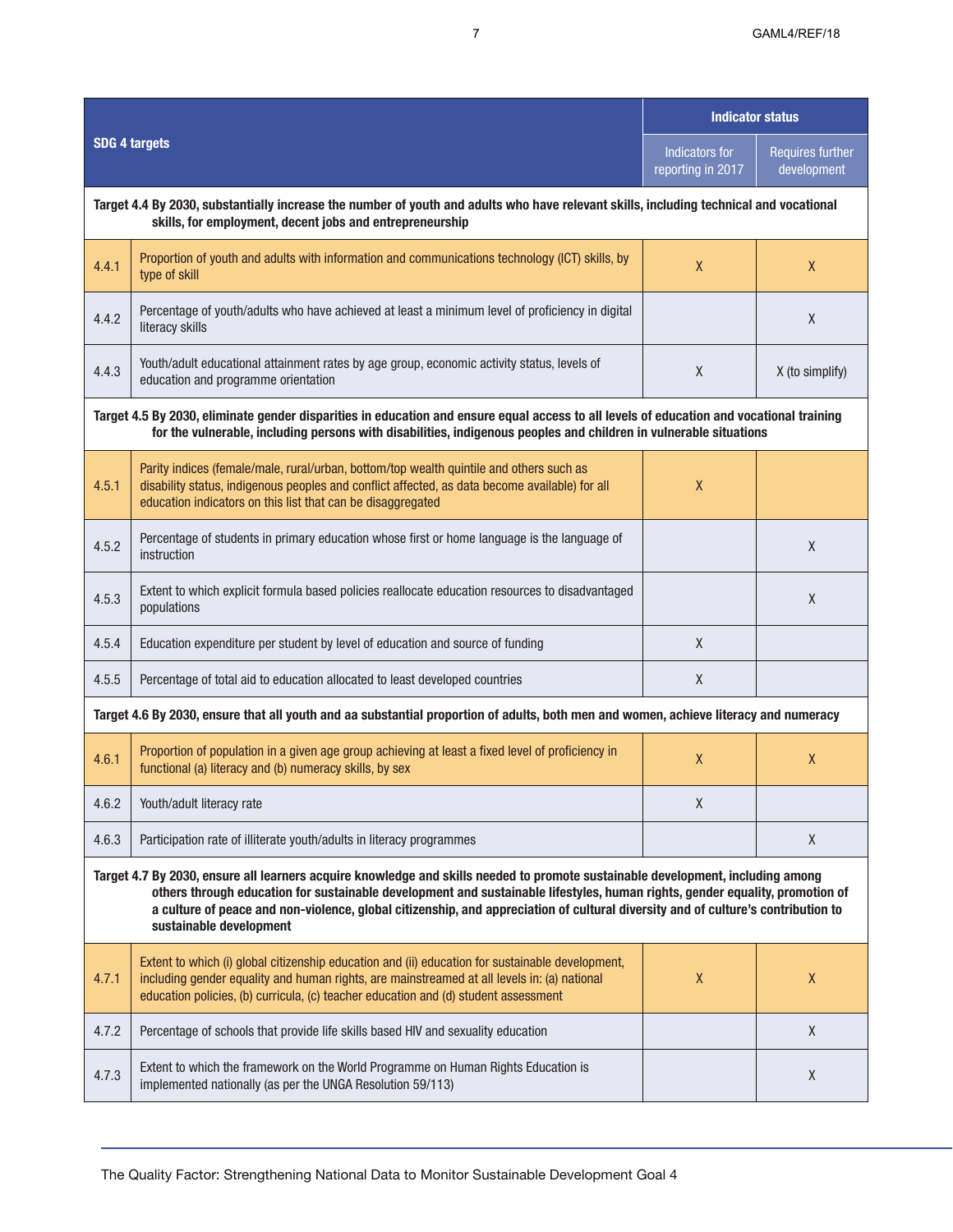| <b>SDG 4 targets</b>                                                                                                                                                                                                                                                                                                                                                                                                                        |                                                                                                                                                                                                                                                                                                                                                                            | <b>Indicator status</b>             |                                        |  |  |
|---------------------------------------------------------------------------------------------------------------------------------------------------------------------------------------------------------------------------------------------------------------------------------------------------------------------------------------------------------------------------------------------------------------------------------------------|----------------------------------------------------------------------------------------------------------------------------------------------------------------------------------------------------------------------------------------------------------------------------------------------------------------------------------------------------------------------------|-------------------------------------|----------------------------------------|--|--|
|                                                                                                                                                                                                                                                                                                                                                                                                                                             |                                                                                                                                                                                                                                                                                                                                                                            | Indicators for<br>reporting in 2017 | <b>Requires further</b><br>development |  |  |
| 4.7.4                                                                                                                                                                                                                                                                                                                                                                                                                                       | Percentage of students by age group (or education level) showing adequate understanding of<br>issues relating to global citizenship and sustainability                                                                                                                                                                                                                     |                                     | X                                      |  |  |
| 4.7.5                                                                                                                                                                                                                                                                                                                                                                                                                                       | Percentage of 15 year old students showing proficiency in knowledge of environmental science<br>and geoscience                                                                                                                                                                                                                                                             |                                     | X                                      |  |  |
| Target 4.a Build and upgrade education facilities that are child, disability and gender sensitive and provide safe, non-violent, inclusive<br>and effective learning environments for all                                                                                                                                                                                                                                                   |                                                                                                                                                                                                                                                                                                                                                                            |                                     |                                        |  |  |
| 4.a.1                                                                                                                                                                                                                                                                                                                                                                                                                                       | Proportion of schools with access to: (a) electricity; (b) Internet for pedagogical purposes; (c)<br>computers for pedagogical purposes; (d) adapted infrastructure and materials for students<br>with disabilities; (e) basic drinking water; (f) single sex basic sanitation facilities; and (g) basic<br>handwashing facilities (as per the WASH indicator definitions) | $\pmb{\chi}$                        | $X$ for $(d)$                          |  |  |
| 4.a.2                                                                                                                                                                                                                                                                                                                                                                                                                                       | Percentage of students experiencing bullying, corporal punishment, harassment, violence,<br>sexual discrimination and abuse                                                                                                                                                                                                                                                |                                     | X                                      |  |  |
| 4.a.3                                                                                                                                                                                                                                                                                                                                                                                                                                       | Number of attacks on students, personnel and institutions                                                                                                                                                                                                                                                                                                                  |                                     | $\mathsf X$                            |  |  |
| Target 4.b By 2020, substantially expand globally the number of scholarships available to developing countries, in particular least<br>developed countries, small island developing States and African countries, for enrolment in higher education, including<br>vocational training, information and communications technology, technical, engineering and scientific programmes in<br>developed countries and other developing countries |                                                                                                                                                                                                                                                                                                                                                                            |                                     |                                        |  |  |
| 4.b.1                                                                                                                                                                                                                                                                                                                                                                                                                                       | Volume of official development assistance flows for scholarships by sector and type of study                                                                                                                                                                                                                                                                               | $\mathsf{X}$                        |                                        |  |  |
| 4.b.2                                                                                                                                                                                                                                                                                                                                                                                                                                       | Number of higher education scholarships awarded, by beneficiary country                                                                                                                                                                                                                                                                                                    |                                     | X                                      |  |  |
| Target 4.c By 2030, substantially increase the supply of qualified teachers, including through international cooperation for teacher<br>training in developing countries, especially least developed countries and small island developing States                                                                                                                                                                                           |                                                                                                                                                                                                                                                                                                                                                                            |                                     |                                        |  |  |
| 4.c.1                                                                                                                                                                                                                                                                                                                                                                                                                                       | Proportion of teachers in: (a) pre-primary education; (b) primary education; (c) lower secondary<br>education; and (d) upper secondary education who have received at least the minimum<br>organized teacher training (e.g., pedagogical training) pre-service or in-service required for<br>teaching at the relevant level in a given country, by sex                     | $\boldsymbol{X}$                    |                                        |  |  |
| 4.c.2                                                                                                                                                                                                                                                                                                                                                                                                                                       | Pupil-trained teacher ratio by education level                                                                                                                                                                                                                                                                                                                             | $\mathsf X$                         |                                        |  |  |
| 4.c.3                                                                                                                                                                                                                                                                                                                                                                                                                                       | Proportion of teachers qualified according to national standards by education level and type of<br>institution                                                                                                                                                                                                                                                             | $\pmb{\mathsf{X}}$                  |                                        |  |  |
| 4.c.4                                                                                                                                                                                                                                                                                                                                                                                                                                       | Pupil-qualified teacher ratio by education level                                                                                                                                                                                                                                                                                                                           | $\mathsf X$                         |                                        |  |  |
| 4.c.5                                                                                                                                                                                                                                                                                                                                                                                                                                       | Average teacher salary relative to other professions requiring a comparable level of<br>qualification                                                                                                                                                                                                                                                                      |                                     | $\sf X$                                |  |  |
| 4.c.6                                                                                                                                                                                                                                                                                                                                                                                                                                       | Teacher attrition rate by education level                                                                                                                                                                                                                                                                                                                                  | $\mathsf X$                         |                                        |  |  |
| 4.c.7                                                                                                                                                                                                                                                                                                                                                                                                                                       | Percentage of teachers who received in-service training in the last 12 months by type of training                                                                                                                                                                                                                                                                          |                                     | X                                      |  |  |

**Note:** Orange boxes are global indicators; blue boxes are thematic indicators. For information on definitions, methodology, interpretation and limitations for each indicator, please refer to UIS, 2017d. *Source: TCG, 2017.*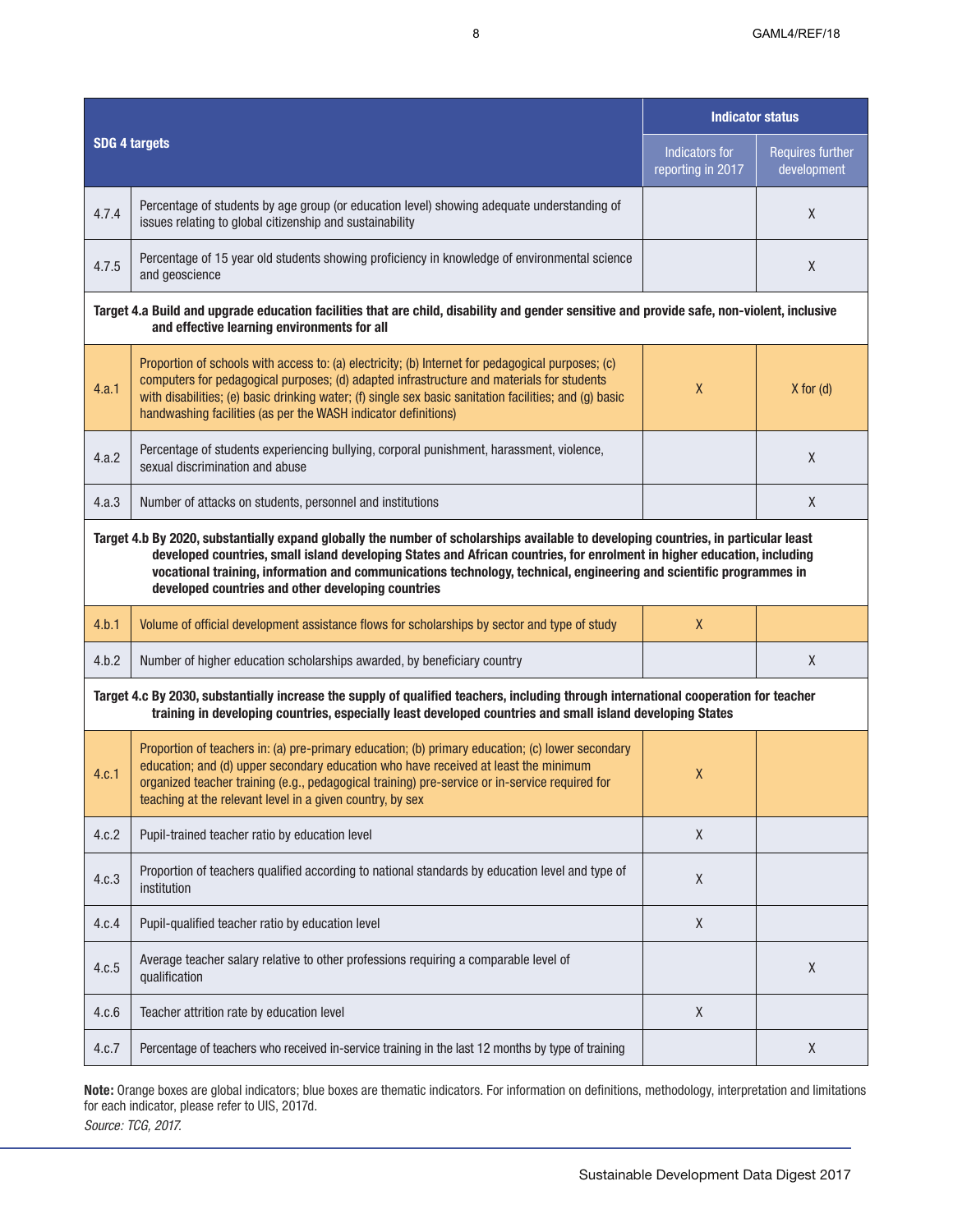# **Box 1. Categorisation of SDG 4 global indicators by IAEG-SDGs tiers**

### **Tier 1**

The indicator is conceptually clear and has an internationally-established methodology and standards. In addition, data are produced regularly by countries for at least 50% of countries and of the population in every region where the indicator is relevant.

| 4.2.2                                                                                                                                                                                        |                                       | 4.b.1                                            | 4.c.1 |       |  |  |  |
|----------------------------------------------------------------------------------------------------------------------------------------------------------------------------------------------|---------------------------------------|--------------------------------------------------|-------|-------|--|--|--|
|                                                                                                                                                                                              |                                       |                                                  |       |       |  |  |  |
|                                                                                                                                                                                              |                                       |                                                  |       |       |  |  |  |
| <b>Tier 2</b><br>The indicator is conceptually clear, has an internationally-established methodology and<br>standards, but data are not regularly produced by countries.                     |                                       |                                                  |       |       |  |  |  |
|                                                                                                                                                                                              | 4.1.1 (b) and (c)                     | 4.3.1                                            | 4.4.1 | 4.6.1 |  |  |  |
|                                                                                                                                                                                              |                                       |                                                  |       |       |  |  |  |
| Tier <sub>3</sub><br>No internationally-established methodology or standards are yet available for the indi-<br>cator, but methodology/standards are being (or will be) developed or tested. |                                       |                                                  |       |       |  |  |  |
| 4.1.1(a)                                                                                                                                                                                     |                                       | 4.2.1                                            | 4.7.1 |       |  |  |  |
|                                                                                                                                                                                              |                                       |                                                  |       |       |  |  |  |
| <b>Mixed tiers</b>                                                                                                                                                                           |                                       |                                                  |       |       |  |  |  |
| 4.a.1                                                                                                                                                                                        | Tier 1/2/3 depending on the component |                                                  |       |       |  |  |  |
| 4.5.1                                                                                                                                                                                        |                                       | Tier 1/2/3 depending on the underlying indicator |       |       |  |  |  |
|                                                                                                                                                                                              |                                       |                                                  |       |       |  |  |  |

*Note: Tier classification is from 20 April 2017. Source: UNDESA, 2016.*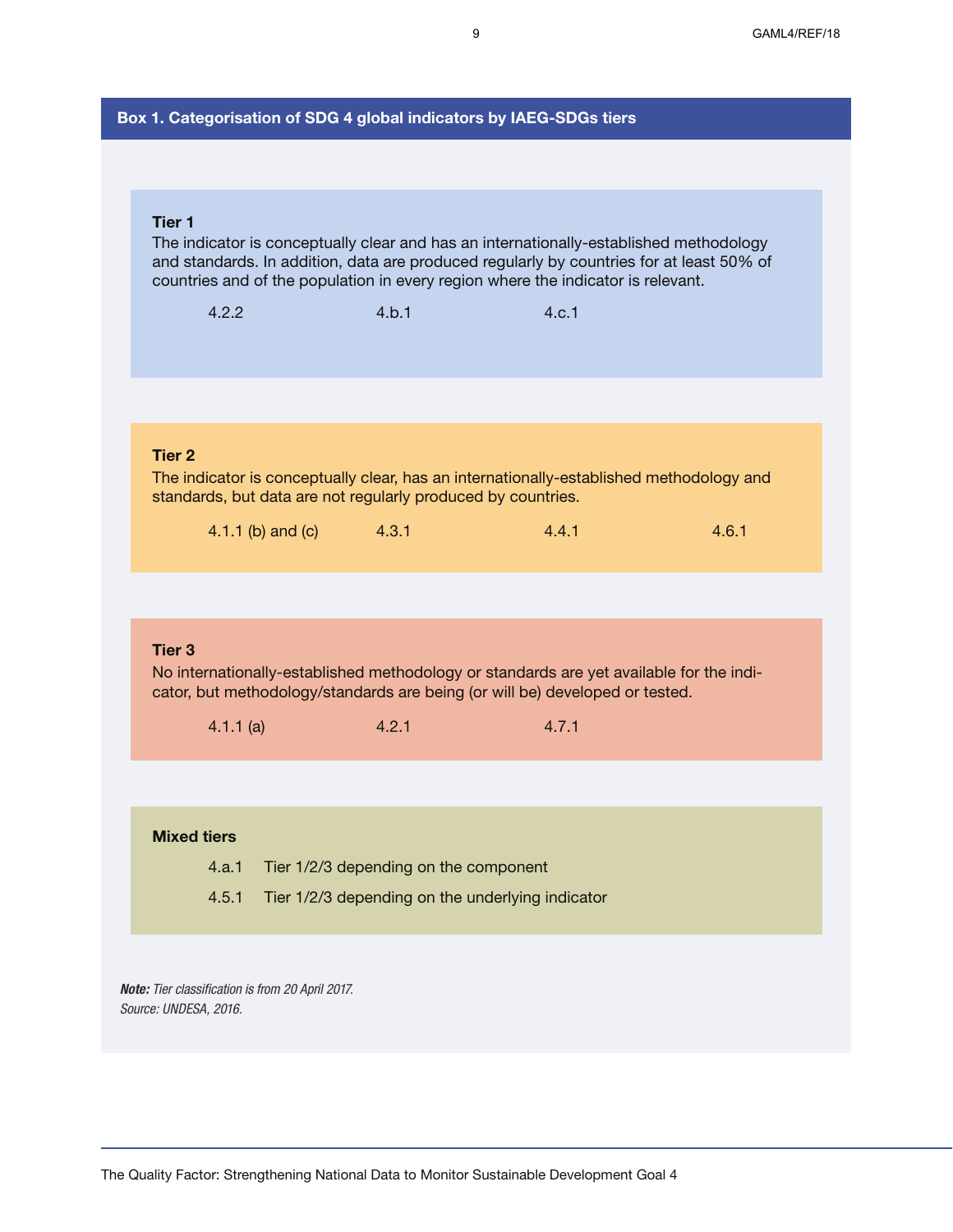global indicator framework in 2019 and 2024 in preparation for the 2020 and 2025 UNSC review sessions. Substantive changes are only considered during these reviews. The members of the IAEG-SDGs determine the scope of the major reviews and will develop proposals to add, delete or modify selected indicators. They will consult widely on proposed changes through a series of open consultations with observer countries, regional and international organizations, civil society and other stakeholders. Additions may occur where the existing global indicators do not adequately cover the full intention of a given target or where existing global indicators are still not available at the time of the major review. Deletions of indicators could be considered when suitable methodologies cannot be developed on a global scale for a Tier 3 indicator or where existing indicators are not sufficiently powerful to measure progress. Modifications may be required for the purposes of clarification, simplification or where greater definition or discrimination is needed.

It is expected that the majority of the SDG 4 indicators in the current global framework will be retained. During 2016, the IAEG-SDGs expressed interest in considering additional global indicators for certain targets. Among these are out-ofschool rates, completion rates and the number of years of free education – all of which are thematic indicators – for Target 4.1. The IAEG-SDGs would also like to expand Indicator 4.b.1 on expenditure on scholarships for study abroad to include privately funded scholarships. Given the broad range of scholarship providers, these data are not collected systematically or comprehensively to date and cannot be reliably aggregated.

#### **1.2.2 The thematic indicator framework**

The development of a thematic indicator framework for SDG 4 results from the work that began with the UIS chaired process of developing education indicators for the Education 2030 Framework for Action. In March 2014, UNESCO established the Technical Advisory

Group on Post-2015 Education Indicators (TAG) whose mandate included the selection of a set of indicators to monitor SDG 4, ultimately included as a draft in the Education 2030 Framework for Action. TAG's selection of 43 indicators – 11 global indicators and 32 thematic indicators – was based on five criteria, namely, relevance, alignment with the concepts in the target, feasibility for regular data collection across countries, ease of communication to a global audience and interpretability (UIS, 2017e; UNESCO, 2015).

The Education 2030 Framework for Action mandated that the UIS work with partners to lead in data collection, indicator development and strengthening of national data systems. In 2016, the UIS convened the Technical Cooperation Group (TCG) on the SDG 4-Education 2030 Indicators to lead the methodological development and implementation of the thematic indicator framework, designed to monitor comprehensively the global education targets. The TCG is composed of regionally-representative experts from 28 Member States (the same regional representation as the IAEG-SDGs and the United Kingdom, a former member), the GEM Report team, the OECD, UNESCO, UNICEF, the World Bank and civil society organizations, as well as observers from regional commissions and agencies and countries in the Education 2030 Steering Committee. The UIS hosts the Secretariat and co-chairs the TCG with the UNESCO Division for Education 2030 Support.

In October 2016, the TCG approved a set of 29 indicators (11 global and 18 thematic) available for reporting in 2017 based on the original list of 43 proposed SDG 4 indicators (see Table 1). The Global Education 2030 Steering Committee – a coordination mechanism hosted by UNESCO to support Member States and partners – endorsed the 29 indicators in their December 2016 meeting and hence provided important political support for adoption by countries. While the Steering Committee has a continuing coordinating role, it does not revisit the technical discussion around indicator selection.

<sup>&</sup>lt;sup>7</sup> Refinements can include the following types of changes: "specifying or correcting unit of measurement; simple clarification of terms used in the indicator; spelling and other obvious errors; or 'splitting' indicators into their components in multiple component indicators. A refinement can also be a minor change in an indicator or indicator list that will, in a simple way, solve a problem that is spotted when the collection of data has begun" (IAEG-SDGs, 2016, p. 2).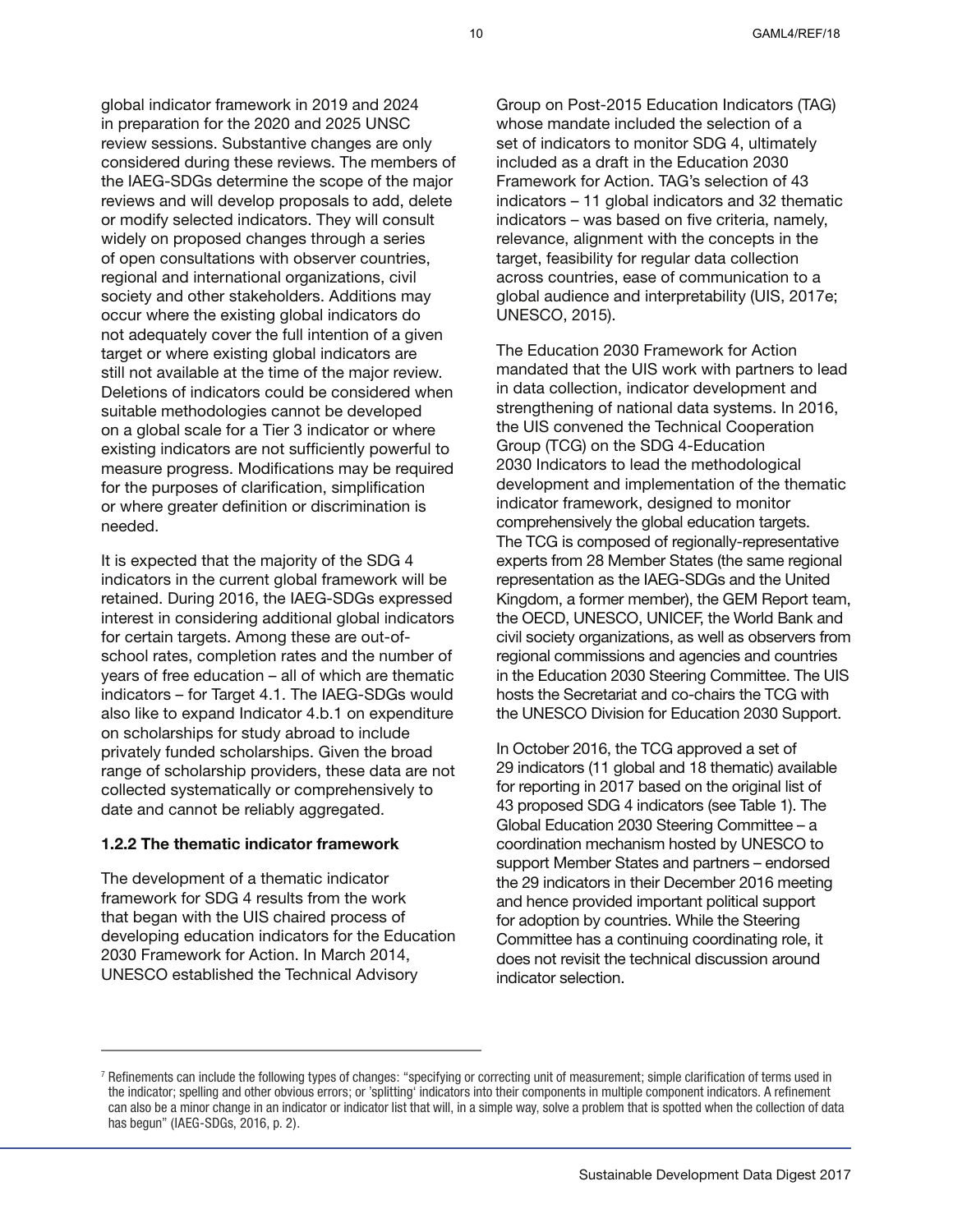In 2016, the UIS also created the Global Alliance to Monitor Learning (GAML) to advise on the methodological development of the learning outcomes related SDG 4 indicators (global and thematic). GAML is composed of a broad array of experts and decisionmakers involved in national and cross national learning assessment initiatives, as well as donors and civil society organizations advocating for education. GAML operates through dedicated task forces for each of the learning outcomes related targets (4.1, 4.2. 4.4. 4.6 and 4.7) as well as a cross cutting task force to develop a Data Quality Assessment Framework (DQAF) for learning assessments. GAML's experts also lead the development of standards and good practices in learning assessments.

When the TCG approved the 29 indicators for reporting in 2017, it also identified 22 indicators which required further methodological development. Of these, 14 are the remaining thematic indicators of the original 43 indicators and another 8 are global indicators included in the list of the 29 for reporting in 2017 *(see Table 1).* The TCG established the Working Group on Indicator Development (WG ID) – composed of eight to ten TCG participants – with the mandate of finalising the methodologies for 15 of the 22 indicators. $8$ GAML will develop methodologies for the remaining seven indicators, which concern learning outcomes. As of early 2017, the WG ID and GAML task forces have been reviewing existing methodologies and data sources for their respective sets of indicators and consulting external experts as appropriate. They aim to make recommendations to the TCG on the most appropriate methodologies for the 22 indicators, thereby completing the development work for all 43 indicators by the end of 2018. Once the TCG approves the methodologies, the remaining 22 indicators will be ready for future reporting. In addition, the UIS will submit proposals for the annual IAEG-SDGs review to change the tier classification of

the relevant global indicators. The TCG and the GAML's work will also include advice from the UIS and its partner agencies for the major IAEG-SDGs reviews in 2019 and 2024.

# **1.3 The challenge of producing the required data for the indicators**

The statistical capacity of most countries is being put to the test by the breadth, depth and ambition of the global education goals. The emphasis on equity and quality of education by the 2030 Agenda for Sustainable Development and the more comprehensive nature of the SDGs relative to the MDGs require more data than before and from a wider range of sources: administrative data, financial data, census, household surveys as well as national, regional and international learning assessments. Data requirements also include increased cooperation among different national ministries, agencies and other data custodians to cover the breadth of the SDG 4 from early childhood care and education to higher education and lifelong learning. Inputs from other sectors, such as health, women's affairs and labour, are required to produce data for the education related indicators in other SDGs (UNESCO, 2016).

A recent assessment of national statistical capacity with regard to SDG 4 data collection underscores the challenge ahead for the production of quality indicators. In 2016, the UIS conducted assessments of data availability at the country level to monitor SDG 4. Staff responsible for education statistics in 121 countries in the Arab States, Asia and the Pacific, Latin America and the Caribbean, and sub Saharan Africa identified whether they already regularly produce the data required for the 43 global and thematic indicators. Fewer than one-half (47%) had sufficient data for the 11 global indicators, but nearly two thirds (63%) reported having the data needed to calculate the remaining 32 thematic indicators (not including the global indicators).

<sup>&</sup>lt;sup>8</sup> The TCG's Working Groups have about six to ten self-nominated members each, usually including at least three TCG member countries, two civil society or partner organizations, and one UIS staff acting as Secretariat. Observers of the TCG can be invited to join the working groups.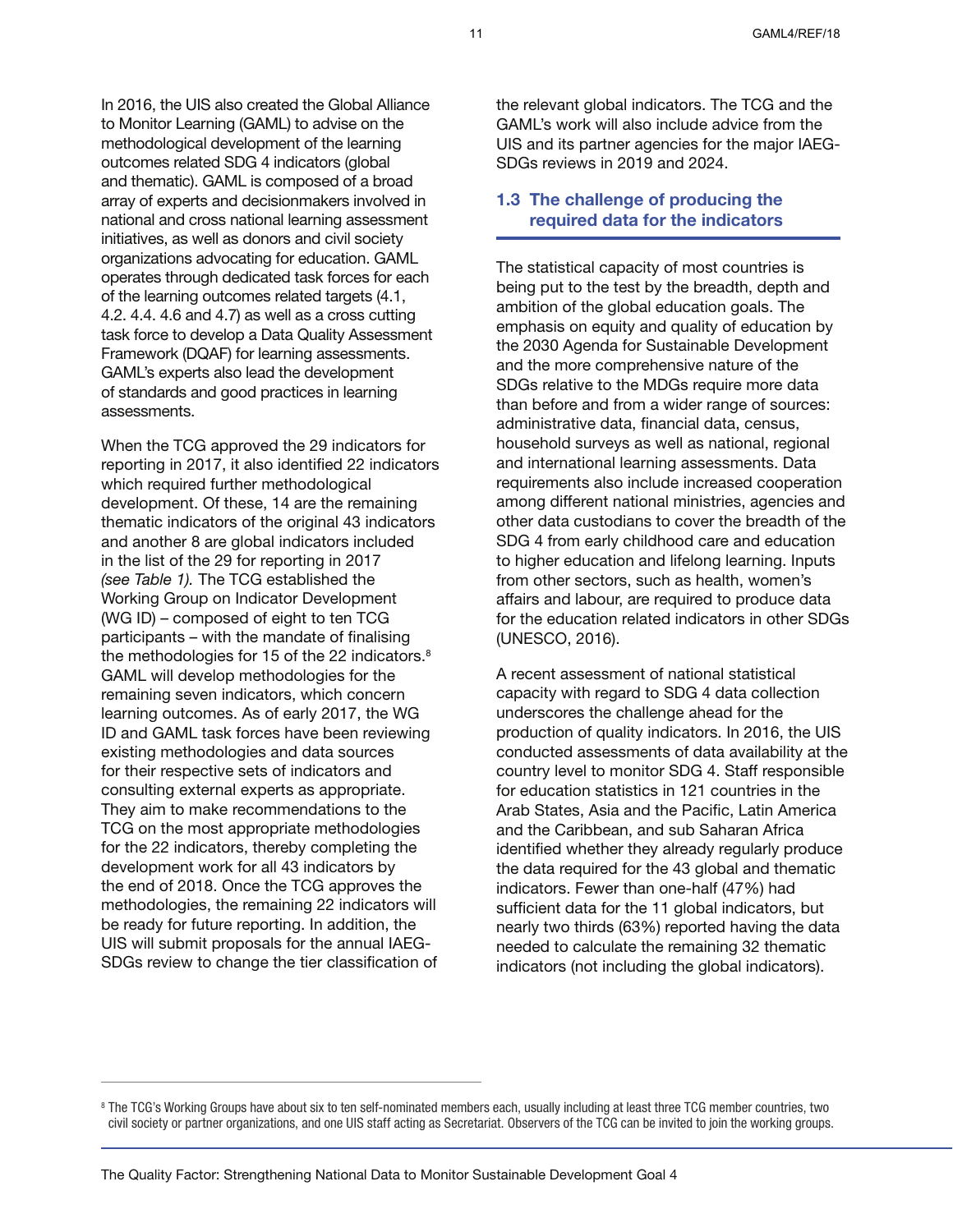When the data are available, the quality and extent of data collection do not always meet SDG 4 expectations. Disaggregating data by measures of wealth and disability status, for example, was possible in only 14% and 19% of countries, respectively. Some concepts in SDG 4 are more likely to already be collected, such as participation and completion data which are available in 85% of the countries. Data on knowledge, skills, learning and school readiness, however, are available in only 43% of responding countries (UIS, 2016).

Country coverage in the UIS database is lower than the 2016 assessment suggested. *Figure 2* shows the availability of global and thematic indicators across all countries reporting in the UIS database in 2017: 10 of the 43 indicators were unavailable in all countries, while 8 global indicators and 11 thematic indicators are reported in 50% or fewer countries. Only one global indicator and six other thematic indicators have more than 75% coverage. Countries are struggling to report and, in many cases, collect the data



**Figure 2. SDG 4 global and thematic indicator availability in the UIS database, June 2017**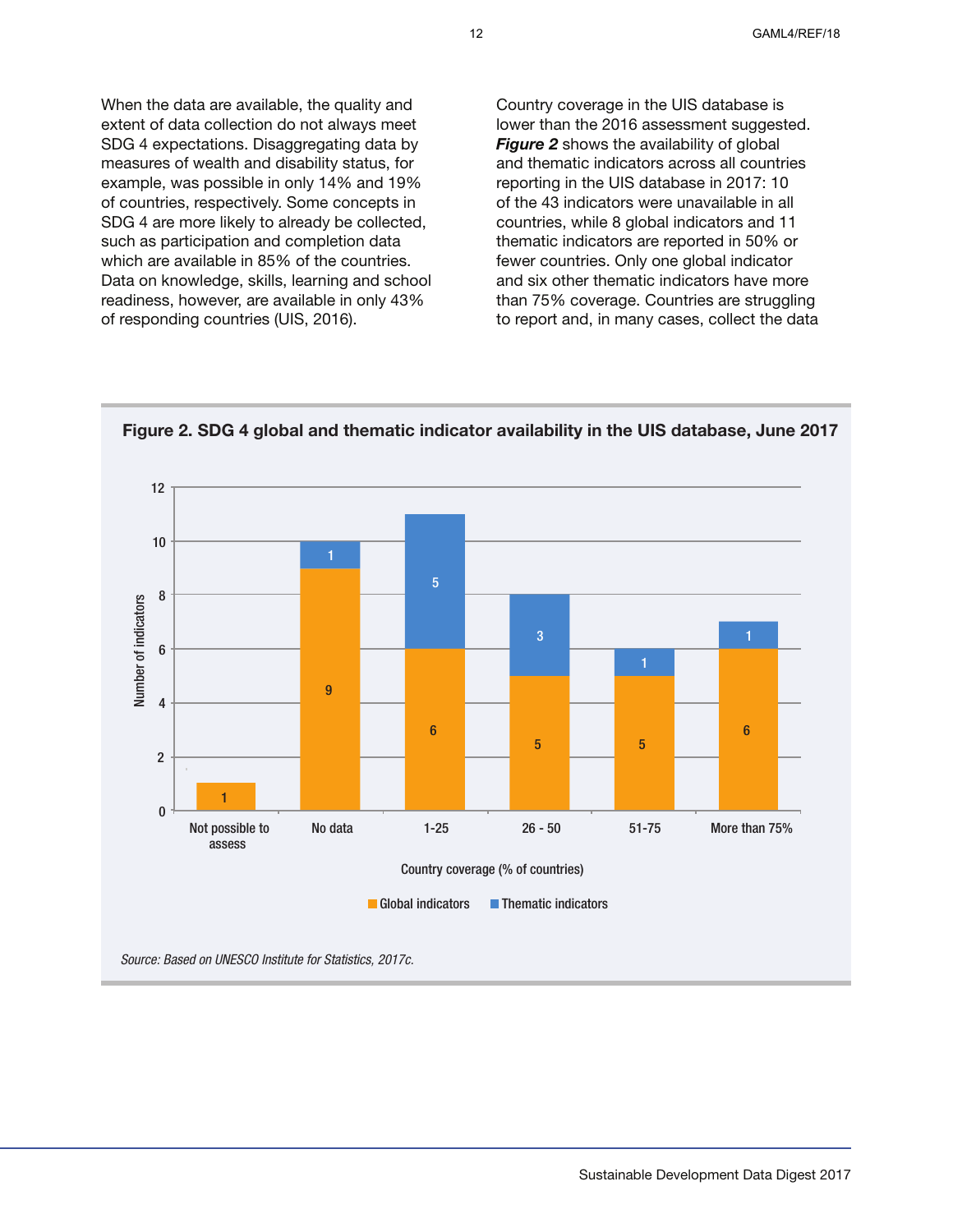needed for calculating key indicators for the follow up and review of SDG 4 (UIS, 2017c).

The 2030 Agenda and the Education 2030 Framework for Action explicitly call upon international organizations and other stakeholders with technical expertise to support capacity building in data collection efforts required for the SDGs. The TCG has taken the lead in helping countries increase their technical capacity to collect and report data for the SDG 4 indicators. In early 2017, it established the Working Group on Statistical Capacity Building (WG SCB) and the Working Group on Data Reporting, Validation and Dissemination (WG DRVD) in addition to the aforementioned WG ID. The working groups report back to the full TCG, which makes decisions based on their recommendations.

The WG SCB is developing a framework of capacity building tools and guidelines to assist countries to assess their specific needs for capacity development and to identify sources of support. The framework will bring together existing tools and guidelines from a variety of sources. The working group will also identify gaps in the framework and make recommendations for the development of additional tools and guidelines.

The WG DRVD is mapping the flow of data from countries to international organizations and then to the UNSD for inclusion in the SDG Indicators Global Database. The group will identify the schedule for each data collection exercise and the organizations responsible. It will describe the quality assurance processes and feedback loops to countries for validation of final results. The group will make recommendations for a protocol between countries and organizations to ensure the efficient and transparent flow of data and agreement on results to be published.

The 2030 Agenda and the Education 2030 Framework for Action also call for the mobilisation of international public finance – notably oversees development assistance – to help implement the SDGs and complement domestic resources, especially in the poorest countries. The UIS has estimated that meeting the data needs of the education agenda would cost around US\$2.2 billion over ten years; 43% of these total costs involve the use of regular sample-based learning assessments in early and late primary grades (UIS, 2017i). The private sector is encouraged to contribute to education coffers, while maintaining the respect of accountability, transparency and equity and in partnership with the public sector. The UIS has specifically recommended that the private sector mobilise in kind contributions to support the improvement of data collection and production (UIS, 2017i).

Expanding a country's capacity to collect and report data is a necessary first step to producing cross national comparable indicators. But it is not sufficient on its own. The other indispensable step is assessing the quality of the data being produced relative to international quality standards. This is the topic of Section 2. Accordingly, building the statistical foundations to properly monitor progress towards the education goal and targets must be focused on the production of quality data.

The term quality is interpreted in a broad sense, encompassing all aspects of how well statistical processes and their outputs fulfil the expectations of users and stakeholders *(see Box 2)*. Over the past 20 years, statistical agencies have arrived at a consensus that the concept of quality of statistical information is multi dimensional and that there is no single measure of data quality. Particular efforts will be required to ensure that quality is an objective across all data production phases (development, collection, processing, validation and dissemination).

Enabling these efforts in a systematic way across national and international data production mechanisms and for a variety of data sources is the object of several UIS efforts. Section 2 discusses recent initiatives to promote a standardised level of quality across all SDG 4 data collection efforts. Section 3, which follows, considers specific capacity development strategies to support national education statistical systems.